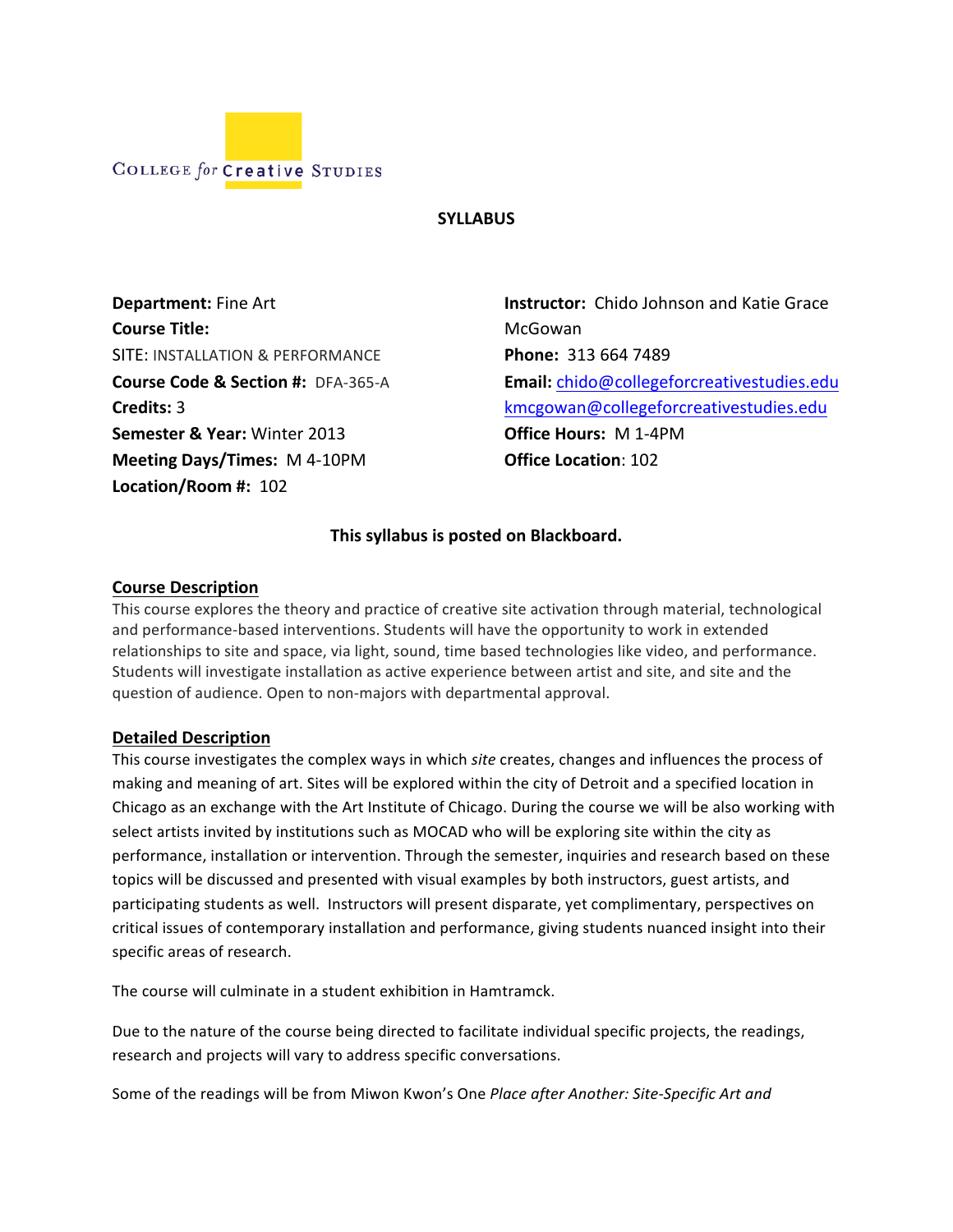Locational Identity, Thomas McEvilley' Sculpture in the Age of Doubt, and Nicolas De Oliveira, Nicola Oxley, and Michael Petry in *installation art in the new millennium*. There is a list of books reserved for this course at the CCS library though you would be expected to find other resources depending on your research.

#### **Projects'and'Assignments**

There are three projects and three assignments, which will be discussed in depth.

Projects:

- 1. Create an object, drawing, video
- 2. Work with/in/from a site (Hamtramck)
- 3. Showcase the project (Chicago and Detroit)

Assignments:

- 1. Keep a journal/sketchbook and folder of research for projects.
- 2. Collectively create a professional-quality exhibition in the space provided.
- 3. Organize a Chicago Detroit artist exchange, with the help of instructors.

#### **Learning'Outcomes**

After completing this course, students are expected to be able to:

- Use physical space as material, being aware of its malleability as well as its character *as* collaborator.
- Understand general trends in the genre of installation, site specific, site reactional, land art, and the monument.
- Articulate a studio methodology/artistic manifesto.
- Position their own work within a contemporary and art historical context.
- Document and produce their own research.

### **Books'and'Websites**

- 1. One Place after Another: Site-Specific Art and Locational Identity, Miwon Kwon.
- 2. *Understanding Installation: from Duchamp to Holzer*, Mark Rosenthal
- 3. *Space, Site, Intervention: Situating Installation Art*, Erika Suderburg
- 4. *Mapping the Terrain: New Genre Public Art*, Suzanne Lacy
- 5. *Installation Art in the New Millennium, the empire of the senses, Nicolas De Oliveria,* Nicola Oxley, Michael Petry
- 6. *From Margin to Center: The Spaces of Installation Art*, Julie H. Reiss
- 7. *Blurring the Boundaries: Installation Art 1969-1996*, Anne Farrell
- 8. *Inside the White Cube: The Ideology of the Gallery Space* (expanded edition), Brian O'Dorherty!
- 9. Looking Up: Rachel Whiteread's Water Tower, Louise Neri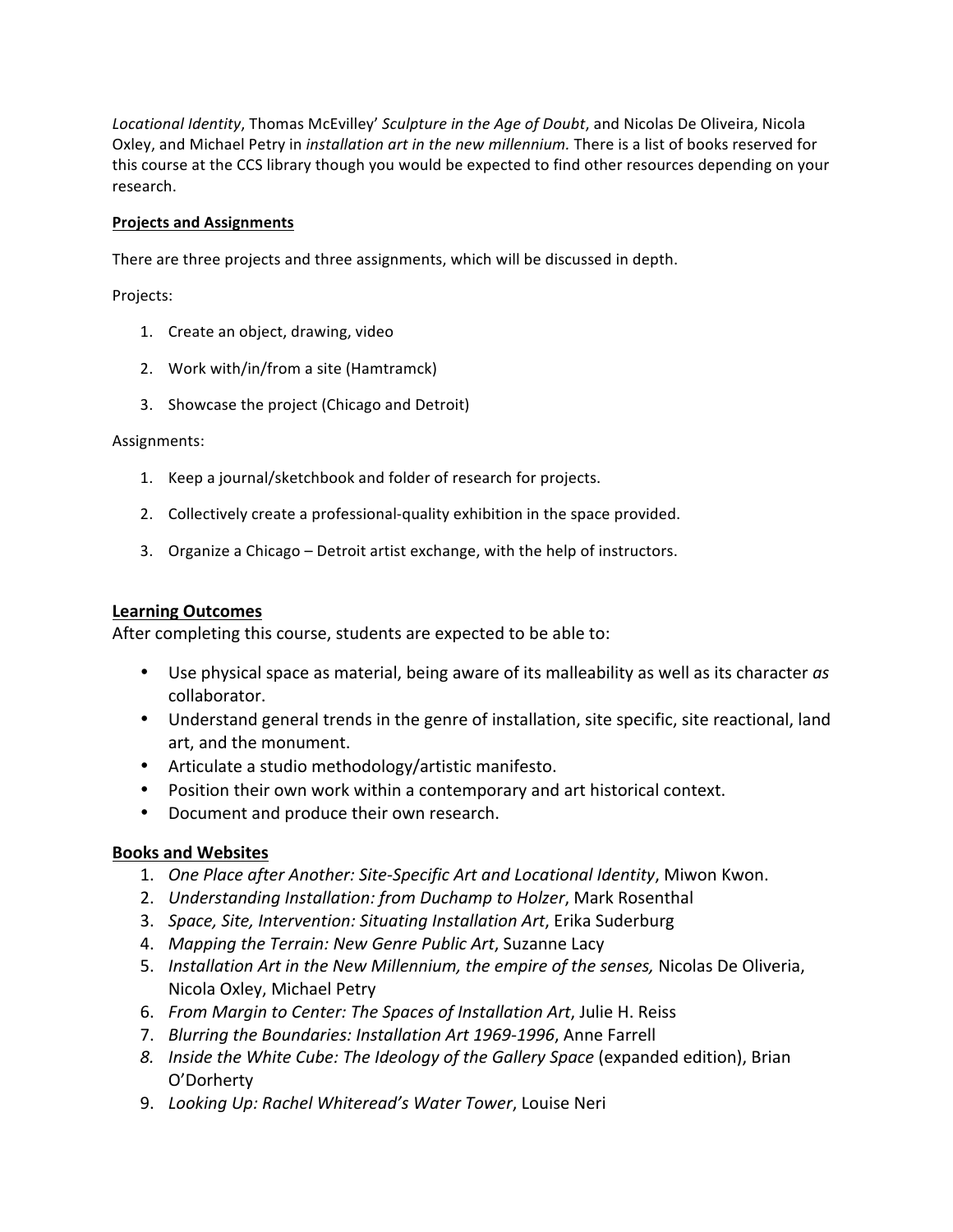- 10. In Between, Wilfred Dickhoff, Kasper Konig
- 11. The Power of Display, Mary Anne Staniszewski
- 12. Small World, Toby Kamps, Ralph Rugoff
- 13. Site Specific Art: Performance, Place and Documentation, Nick Kaye
- 14. The Practice of Everyday Life, Michel De Certeau
- 15. Contemporary Sculpture: Projects in Munster 1997, Laus Bubmann, Kasper Konig, and Florian Matzner.
- 16. Mattressfactory.org and chinati.org, plus all the wonderful research you will come by.

### **ASSESSMENT**

### **Grading Scale**

| A 94-100    | $C$ 73-75     |
|-------------|---------------|
| $A - 90-93$ | $C-70-72$     |
| $B+ 86-89$  | D+ 66-69      |
| B 83-85     | D 63-65       |
| $B - 80-82$ | $D - 60-62$   |
| $C+ 76-79$  | F 59 or below |

# **Grade'Weighting**

Quality of work-inventive resolutions to a given project and craftsmanship.

Professionalism- wise use of studio time, cleaning up after your self, and safety.

Critiques-thoughtful questions and comments regarding own as well as peers' work.

Sketchbook and assignments- investigate multiple resolutions and research for a given assignment.

CCS Attendance and Plagiarism Policies attached in the back. Read them carefully.

Projects = 60% / Assignments = 30% / Professionalism = 10%

# **TENTATIVE COURSE SCHEDULE**

January 14: Introductions, syllabus, course expectations. Prompt for PROJECT 1. Reading: Gregory Sholette, "Gifts of Resistance."

January 21: MLK Day Holiday

January 28: \*Meet at MOCAD. Contemporary Performance and Body Work. Critical response to project 1. Students give short presentations about their practice.

February 4: \*Meet at MOCAD. Disrupting the Everyday: Intervention, Culture Jamming &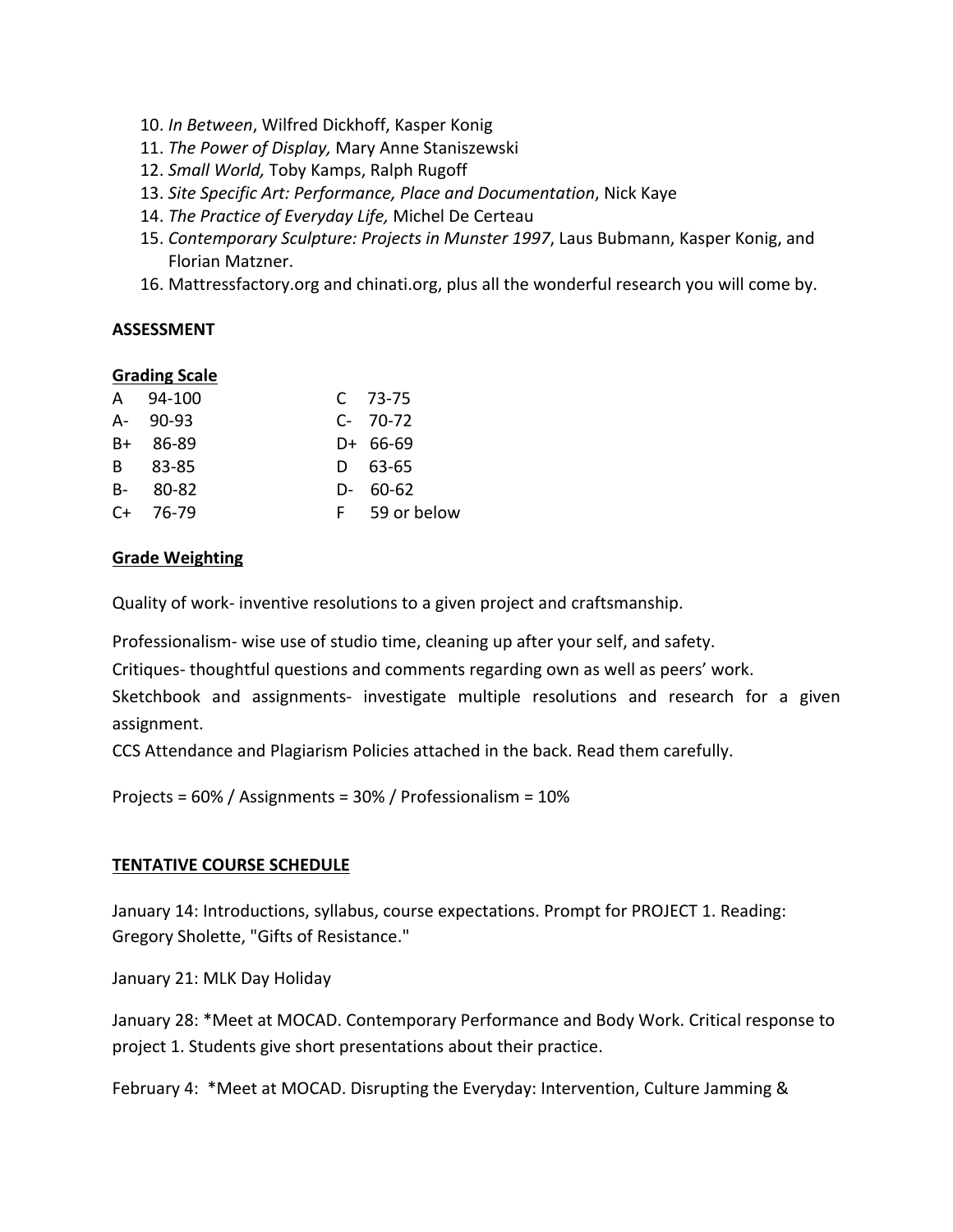Activist Art. Guest lecture by SAIC Professor, Kirsten Leenars.

February 11: The Body as Site: An Introduction to Performance Art. Field trip to Hamtramck. Research potential sites.

February 18: Hamtramck Historical Society tour. Studio Day

February 25: MID-TERM CRITS

March 4: Escape – Presentations on the sublime. Hamtramck Dollar Store visit. Tour of the city.

March 11: SPRING BREAK

March 18: Space as Subject. MOCAD DEPE Space Visiting Artist Julia Klein presents and workshops student projects.

March 25: Claiming Spaces. Mapping exercise in the Dollar Store. Lecture by local artist Andrew Thompson.!

April 1: Presentation by guest Abbéy Odunlami. Alice V. Schneider and Louis Casinelli present on site-specific installation opportunities for Belle Isle. This is part of ACCESS ART DETROIT (http://www.accessartsdetroit.org)

April 8: Fieldtrip: Edwin Gallery. The director, Steve Panton will be hosting us for tea. He will discuss the notion of artist as researcher, his relationship to the city, and the present *emancipatory project* in the gallery space (more info on website). Students respond to prompts.

April 15: Studio time. Students claim space in the gallery for final projects/exhibition.

April 22: Students respond to prompts. Studio time.

April 29: Critiques

Friday, May 5: Student exhibition opening.

#### **UNDER'NEW'MANAGEMENT:**

The old DOLLAR TOWN on Joseph Campau St. is under new management by the new Polish Art *Center. To celebrate the opening, a select group of emerging artists are showing their work in the space for one night only - the night of May 5th, 2013. A group exhibition of installations and* performances curated by Chido Johnson from College for Creative Studies and Katie Grace *McGowan from MOCAD, it will explore ideas of the city, social and cultural belonging as well as displacement, familiarity as well as alienation, and interactions with the very space itself.*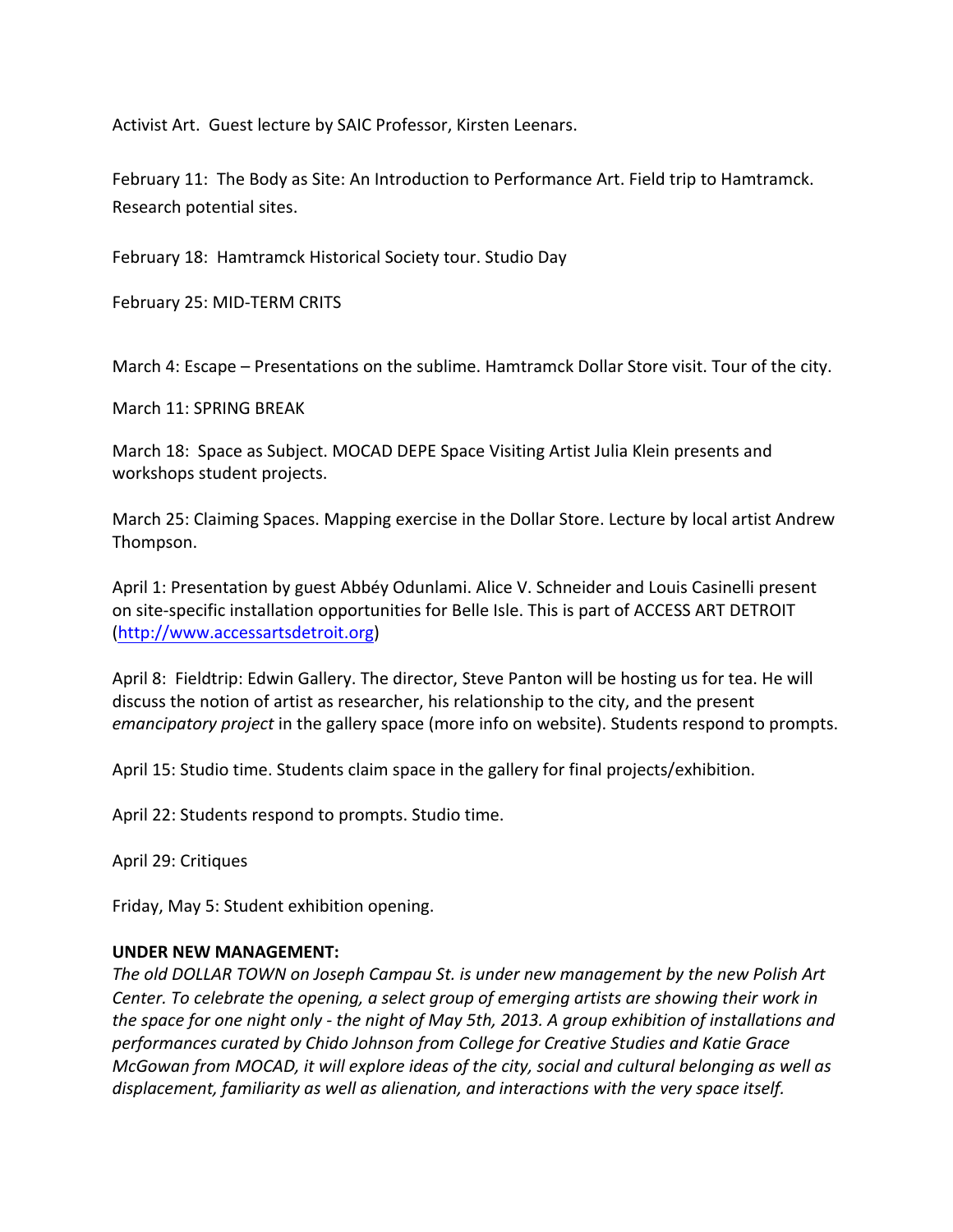May 6: Review Week

### **INSTITUTIONAL'POLICIES**

### **Attendance Policy**

Each meeting of a class is considered a session. Attendance is taken at the beginning of each class session. Students arriving 5 to 20 minutes late for any class session are considered tardy. Three tardies equal one unexcused absence. Arriving more than 20 minutes late or missing an entire class session is considered an absence. This applies to all classes, regardless of class length, whether they are a 1.5 hour, 3 hour or 6 hour session. Students who do not return to class after break or who leave early without instructor permission may be counted absent. Three unexcused absences may result in the reduction of one whole grade from the earned grade. Four unexcused absences may equal failure in the course. An absence may be excused if there is a medical reason, family emergency or extenuating circumstances beyond the student's control. Students seeking an excused absence may take their documentation to the Academic Advising and Registration Office. The office will send a written notice to the student's instructor(s) and department administrator notifying them that the documentation is on file. The final determination of whether an absence(s) will be excused is left to the discretion of the student's instructor(s).

### **Learning'Challenges**

If you have a learning challenge, it may be in your best interest to communicate this to your instructor and seek assistance from the Student Success Center in the Kresge-Ford Building (313.664.7680). We want you to succeed, and our ability to offer you the best education will be enhanced if you are receiving the appropriate assistance. **CCS provides accommodations for students with documented learning challenges.** All students are encouraged to disclose learning challenges that they feel may affect their academic work to their instructors, before their first academic assignment. Retroactive accommodations may not be made for students disclosing after an assignment and/or exam.

Assistance for students with physical disabilities is provided through the Office of Student Life. Students with a physical and/or learning disability must provide the College with documentation of their disability before any accommodations can be provided.

# **Blackboard and CCS email**

Course syllabus, projects, important documents are posted on Blackboard. All online communication is made through CCS email. You are solely responsible to use these, stay on top of class communication, project specifications and deadlines. Failure to do so only hurts you and your grade.

### **Academic Honesty (Plagiarism)**

Plagiarism and cheating are serious offenses that erode the academic environment. The College condones no form of plagiarism—defined as the use of another's words, ideas, visual or verbal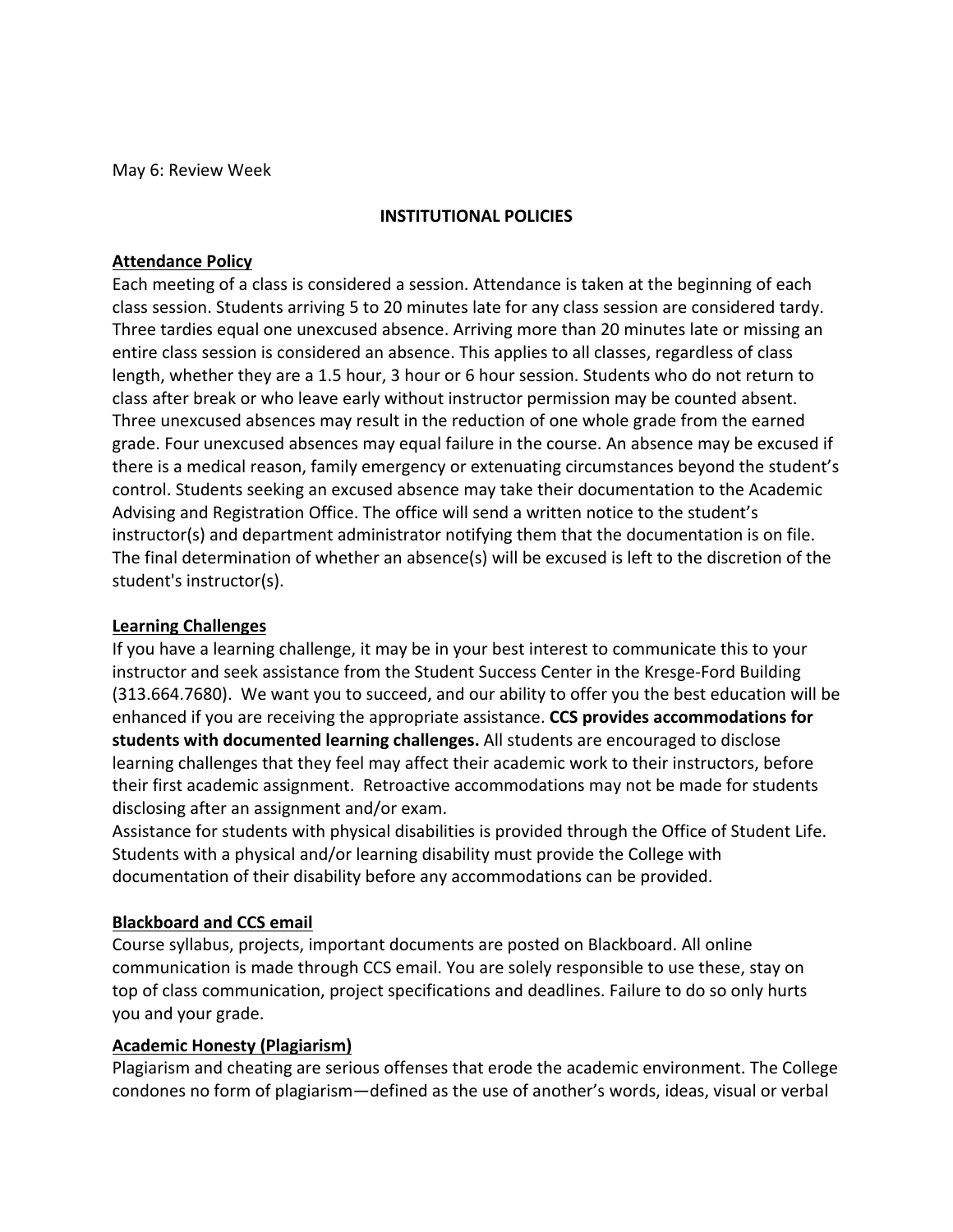material as one's own without proper permission or citation. Students should make sure they have a clear understanding of this important issue and how it applies to both Liberal Arts and studio classes. Students who violate the standards of academic honesty face serious disciplinary consequences, including letters documenting the incident in their permanent record, immediate course failure and/or dismissal from the College.

# **Deletion/Destruction'of'Student'Work**

The deletion or destruction of digital files, another student's artwork or college property is considered a serious offense. All students must refrain from altering work that does not belong to them, regardless of the date the piece was created or location. Students who violate this policy face serious disciplinary consequences.

# **HEALTH AND SAFETY**

Please use caution with the following systems and materials and see the expanded health and safety information posted on Blackboard. All students should exercise due care and be conscious of the health risks involved in handling materials and equipment required in Design courses. If the student is pregnant, planning on getting pregnant, or have a pre-existing or chronic health problem, the student should get a list of all required materials used in the class and get a doctor's approval before proceeding with the class. In general, art materials can be used safely and effectively in classes if reasonable caution is exercised and safety guidelines are followed. Carefully read all labels and follow the directions and safety guidelines on all materials that Institute Certification." If students ever have any skin or breathing discomfort when using any art material, stop at once, and notify the instructor.

# **Model'shop'tools'and'materials**

Before using power tools or hand cutting tools (like chisels), students should make sure they are familiar with and trained on the equipment. If students are not, ask the instructor for a demonstration and/or help. It takes only a split second to become injured and or injures others. Do not talk to or distract a person using power tools.

Do not wear rings or any other jewelry when using power tools.

Do not have loose clothing on when using power tools.

Make sure long hair is not hanging down into the work.

Wear eye protection and hearing protection.

Wear a dust mask when using tools that produce dust.

Wear sturdy footwear. Leather work shoes or boots are recommended.

Urethane foam should be worked only when using a dust mask.

Body fillers and paints should be used only with gloves and respirators along with proper ventilation. Purchase a good cartridge type respirator appropriate for the chemicals being used and wear it when using these materials.

# **Solvents'**

The term "solvent" is applied to many different liquids to dilute paints, inks, marking pens, adhesives, aerosol sprays, and the like. All common solvents are narcotics at some level of